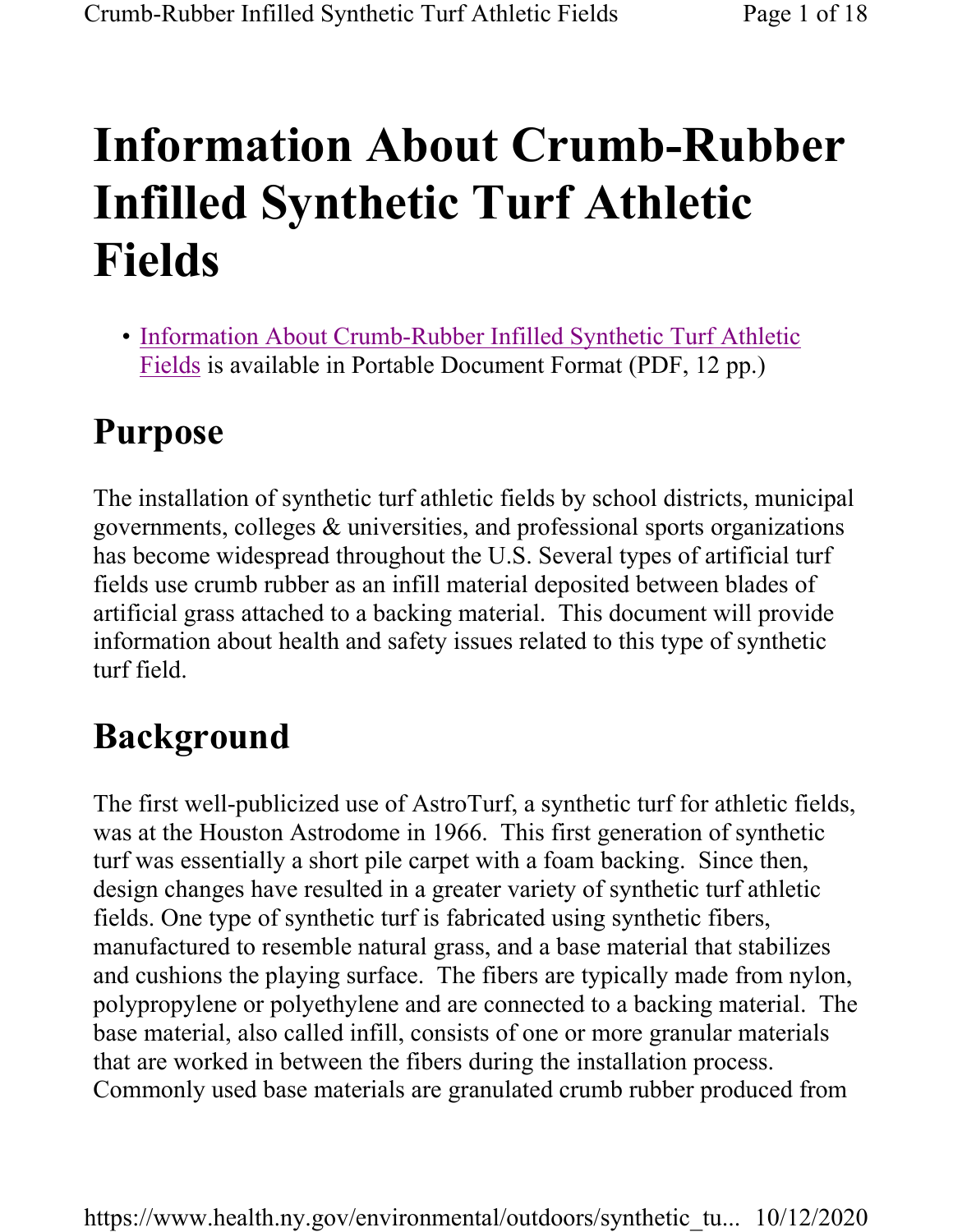used tires, flexible plastic pellets, sand, and rubber-coated sand. A combination of sand and crumb rubber is sometimes used.

Crumb rubber is produced by grinding used tires. Steel and fiber tire components are removed during the process and the rubber pellets are sorted by size. Pellet sizes ranging from about one-sixteenth to one quarter inch in diameter are used on synthetic turf. Crumb rubber is typically applied at a rate of two to three pounds per square foot of field surface.

# Health And Safety Considerations

Some potential health and safety considerations related to synthetic turf have generated public concern. These include:

- Heat stress
- Injury
- Infection
- Latex allergy
- Chemical exposure

### Heat Stress

Synthetic turf fields absorb heat, resulting in surface temperatures that are much higher than the temperatures of the surrounding air. In June 2002 at Brigham Young University (BYU) in Utah, the average surface temperature on a synthetic turf field was reported to be 117°F while the average surface temperatures on natural turf and asphalt were 78°F and 110°F, respectively. A maximum surface temperature of 200°F on the BYU synthetic turf field was reported. A turf specialist at the University of Missouri reported measuring an air temperature of 138°F at "head-level" height on the university's synthetic turf field on a sunny 98°F day. The surface temperature of the field was reported to be 178°F. A study conducted at Penn State University measured surface temperatures on experimental plots of nine different types of infilled synthetic turf. Temperature measurements were made on three occasions. The average air temperatures reported were 79°, 78°, and 85°F. The corresponding average surface temperatures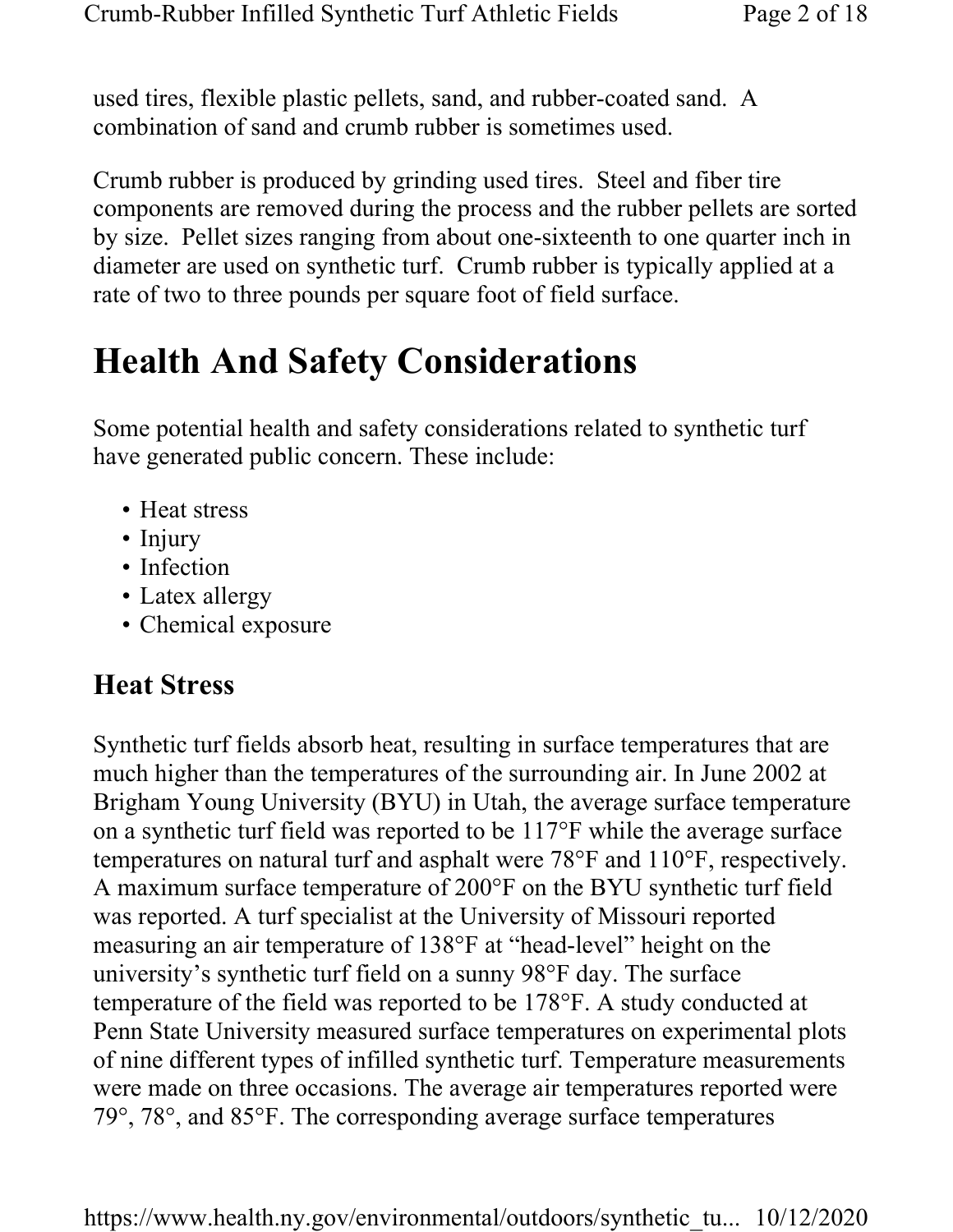reported for the synthetic turf plots are 120°, 130° and 146°F. The highest surface temperatures typically occur when synthetic turf is in direct sunlight and the dark fibers, used to simulate grass, absorb solar radiation. Surface temperatures have been observed to drop rapidly when cloud cover is present.

Water can be applied to synthetic turf to reduce the surface temperatures on warm days. A study at BYU found that watering synthetic turf lowered the surface temperature from 174°F to 85°F, but the temperature rose to 120°F in five minutes and to 164°F in twenty minutes. A study conducted by Penn State University on experimental synthetic turf plots examined the effect of watering synthetic turf on surface temperature. Measurements were made on three occasions. For one monitoring period, surface temperatures ranging from about 130° to 160°F were lowered initially to about 75°F, but increased within 30 minutes to temperatures ranging from about 90° to 120° F, where they remained fairly stable for the three-hour monitoring period.

The surface temperatures reported on synthetic turf fields can get high enough to reach levels of discomfort and may contribute to heat stress among users of the fields. While watering synthetic turf may temporarily reduce surface temperatures, other factors are likely to influence its effectiveness. Studies were not found that examined the role of synthetic turf in contributing to heat stress or that compared the occurrence of heat stress among athletes playing on natural turf and synthetic turf.

Because of the potential for high temperatures on infilled synthetic turf fields, it is important that people who play or work on the fields be provided with adequate warnings regarding the potential for heat stress. People should also be advised to remain hydrated and to seek relief from the heat in shaded areas. The potential for high surface temperatures warrants consideration when making decisions about installing and using a synthetic turf field.

### Injury

Many factors influence the rate of sports injuries, including the type of playing surface. The many kinds of synthetic turf surfaces and changes in the turf products over the years complicate the assessment of how the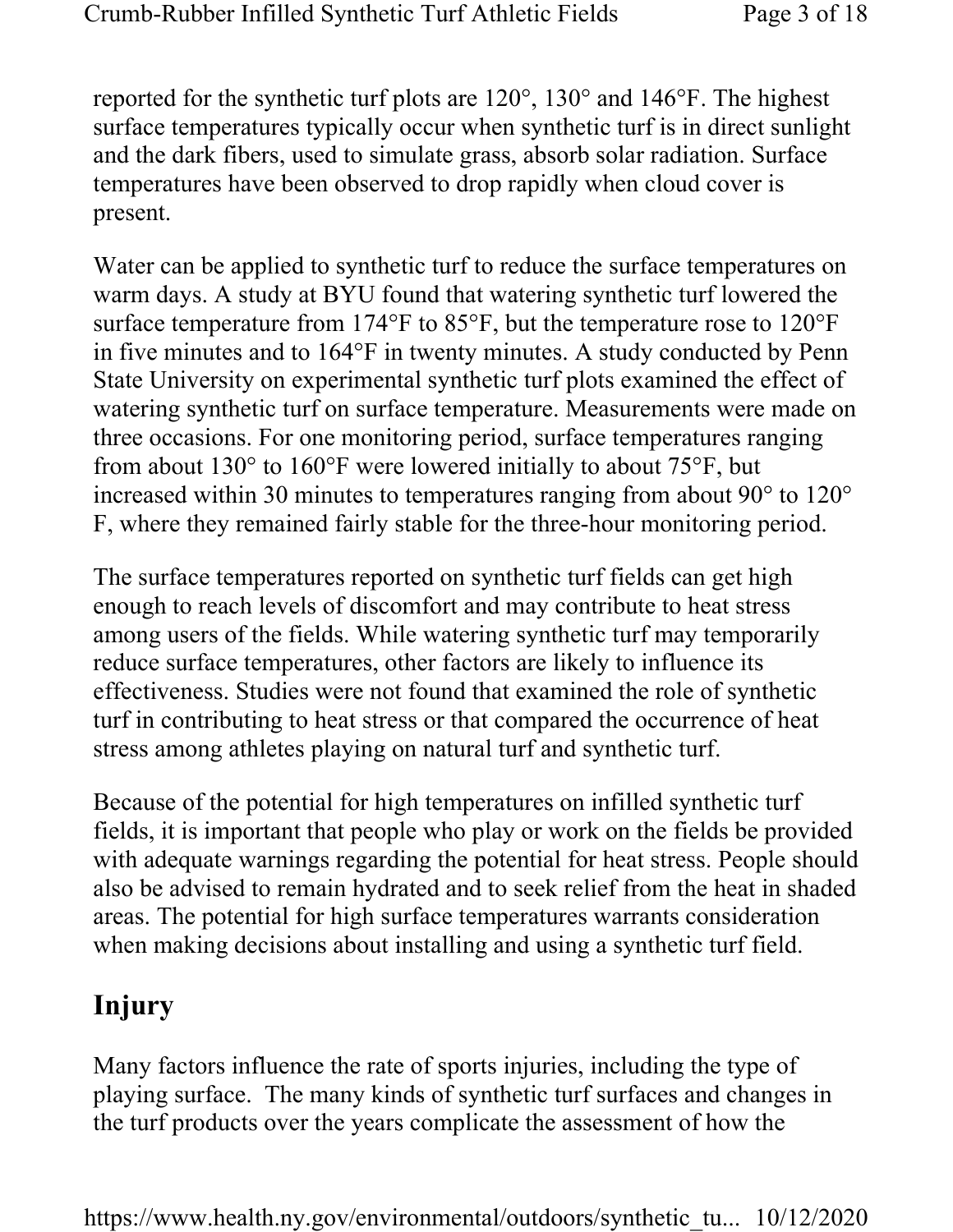playing surface affects injury rates. Other risk factors have been implicated in injury rates among athletes, in addition to the type of playing surface. These risk factors include level of competition, skill level, age, shoe type, previous injury and rehabilitation, and a number of individual physical characteristics. Published studies were reviewed that compared injury rates (e.g., rate of sprains, lacerations, fractures) among athletes when playing on infilled synthetic turf and natural turf fields. Although the ability of the studies to detect differences in injury rates was limited by the small number of injuries reported, studies that account for the amount of time spent on different types of playing surfaces concluded that there were no major differences in overall injury rates between natural and infilled synthetic turf. Although some studies found some differences in specific injury types, there was no consistent pattern across the studies.

The potential for head injuries from contact with the surfaces has been assessed by determining the ability of the surfaces to absorb impacts. Tests have shown that the force of impact on asphalt surfaces is much higher than the level generally accepted to be associated with serious head injury. The force of impact on many types of natural turf and all types of synthetic turf tested are below this level.

The abrasiveness of synthetic turf fibers may contribute to the injury risk among athletes, particularly for abrasions or "turf burns." The degree of abrasiveness appears to be dependent on the composition and shape of the turf fibers. A study conducted at Penn State University suggests that synthetic turf with nylon fibers, used in older synthetic turf fields, is more abrasive than synthetic turf with other fibers such as those made from polypropylene or polyethylene.

### Infection Risk

There has been some concern that infections, including methicillin-resistant Staphylococcus aureus (MRSA), may be more common among users of synthetic turf fields than users of natural turf fields. Research has been conducted examining the ability of Staphylococcus aureus (S. aureus) to survive on synthetic turf infill and fibers. Considerable variability has been found in the survival time of S. aureus on different infill and fiber types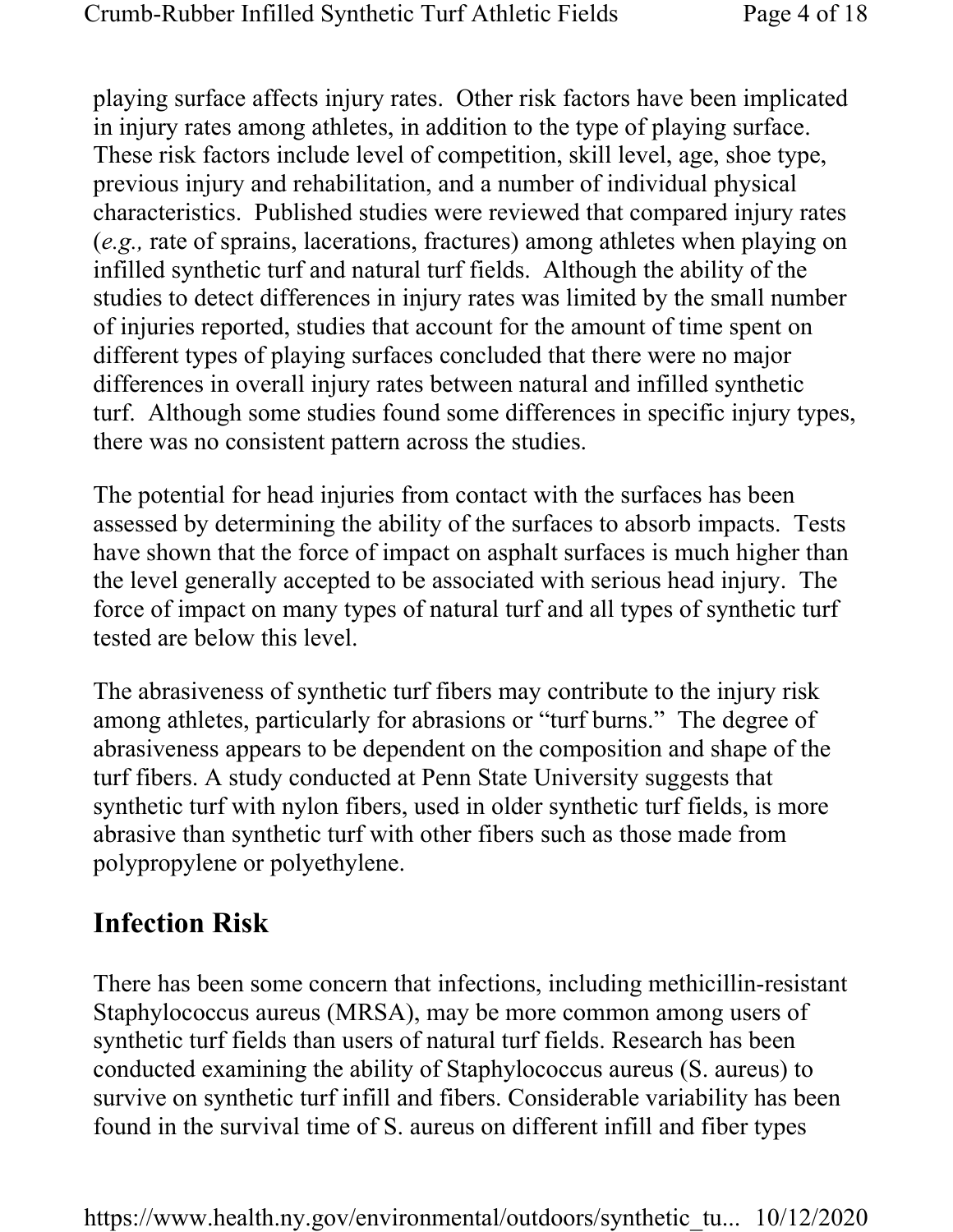when tested under laboratory conditions in the absence of direct sunlight and high temperatures. For indoor fields, which are not subjected to direct sunlight and high temperatures, S. aureus has been found to survive on both synthetic and natural turf for multiple days after being applied. The numbers of surviving bacteria decreased over time on both surface types. The application of commercially available antimicrobial treatments, detergents or cationic surfactants greatly reduced the survival rate of S. aureus on indoor synthetic turf fields. For outdoor fields, conditions of higher temperatures and sunlight were shown to be effective disinfectants and the bacterial survival rate was much lower than the rate for indoor fields. The survival rate of S. aureus on Kentucky bluegrass, which is often used for natural turf athletic fields in the northern United States, was found to be comparable to the survival rate on synthetic turf. A microbial survey of 20 outdoor synthetic turf fields and 2 natural turf fields did not find S. aureus on any of the playing surfaces. S. aureus was found in locker room samples collected from towels, blocking pads, weight equipment, a stretching table, as well as samples collected from the hands and faces of every player tested.

While injury studies have not consistently identified differences in abrasion and laceration risks between natural and infilled synthetic turf, some types of synthetic turf may result in more skin abrasions. Abraded skin is susceptible to infection through contact with infectious agents on surfaces. Although only a few research studies have been conducted, the available data do not suggest the widespread presence of infectious agents, such as MRSA, on synthetic turf fields. Also, the available information indicates that outdoor or indoor synthetic turf surfaces are no more likely to harbor infectious agents than other surfaces in those same environments. Disease outbreak investigations conducted in response to illnesses caused by a variety of infectious agents (e.g., MRSA, Campylobacter, meningococcus, echovirus, herpes simplex virus, hepatitis virus, coxsackie virus) have not identified playing fields, either natural or synthetic, as likely to increase the risk of transmitting infections.

Skin cuts and abrasions that may result from contact with athletic fields, including both natural and synthetic fields, are susceptible to infection. Athletes and others developing skin abrasions should clean the wounds, and seek prompt medical attention for proper wound care prior to returning to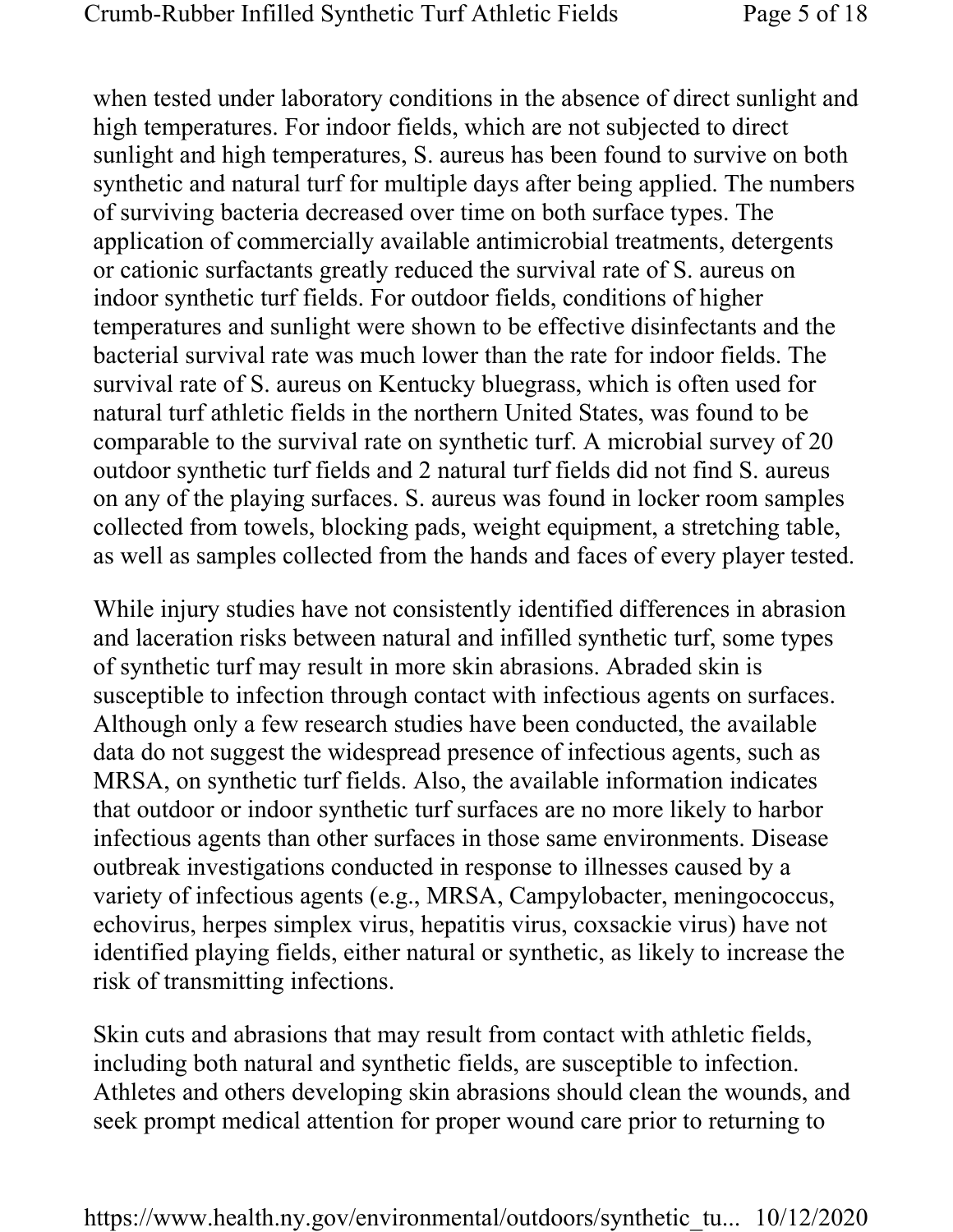competition. To reduce the chances of transmitting infectious agents such as MRSA, athletes should avoid sharing towels (on and off the field), razors, soap and other personal-care materials with others, and should properly sanitize shared surfaces such as training equipment between uses.

### Latex Allergy

Natural rubber contains substances called "latex allergens," which can cause an allergic response in some people. About 6 percent of the general population is allergic to latex. Tire rubber contains latex allergens, although at much lower levels than in latex gloves and other consumer products. People playing on synthetic turf may be exposed to latex allergens through direct contact with the skin (dermal exposure) and inhalation of small rubber particles suspended in the air.

A study conducted for the California Environmental Protection Agency tested samples of tire rubber on the skin of guinea pigs. None of the animals developed any rashes or allergic reactions from contact with the rubber.

Whether crumb rubber can cause an allergic response in people is not known. Reports of latex allergy associated with contact with crumb rubber or synthetic turf fields were not found.

### Chemical Exposure

Exposure to a chemical requires contact with it. Contact with a chemical occurs in three ways: swallowing it (ingestion exposure), breathing it (inhalation exposure), or having it come in direct contact with the skin or eyes (dermal/ocular exposure). For each of these types of contact ("exposure routes") exposure only occurs if the contact with the chemical results in the chemical being absorbed into the body. Not all chemicals are readily absorbed by all routes. For complex substances containing many chemicals such as crumb rubber, the ability of a chemical to be released from the substance is an important factor in determining how much is absorbed, and therefore how much exposure actually occurs to the specific chemical.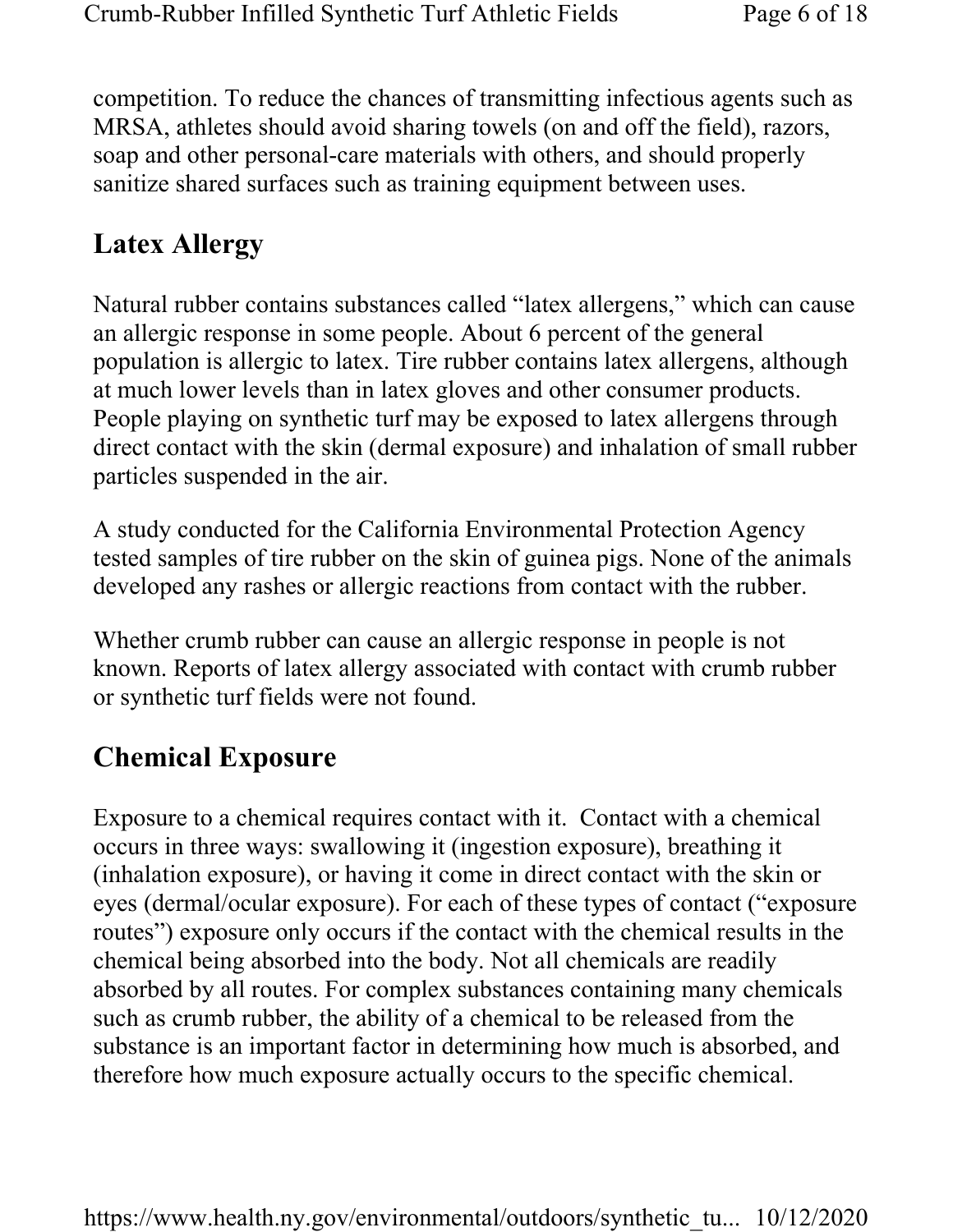The potential for harmful effects from exposure to a chemical depends on the amount of the chemical a person contacts, how the chemical enters the body (i.e., the route (ingestion, inhalation, or dermal/ocular) and how well it's absorbed by that route), how often contact occurs, the toxic properties of the chemical, and many other individual factors such as age, gender, general health, genetic differences, exposure to other chemicals, and lifestyle choices.

Tires are manufactured from natural and synthetic rubbers along with numerous chemical additives, including zinc, sulfur, carbon black, and oils that contain polyaromatic hydrocarbons (PAHs), volatile organic chemicals (VOCs) and semi-volatile organic chemicals (SVOCs). Because crumb rubber is manufactured from used tires, it is expected to contain the same chemicals as tire rubber.

A number of studies exploring the chemical-exposure potential of crumb rubber have involved extracting chemicals using strong acids or organic solvents under high temperature conditions. While the results of such studies provide information about the total amount of individual chemicals contained in crumb rubber, the extraction conditions are not representative of conditions in the environment or the human body. These types of studies do not accurately quantify exposure potential and, therefore, cannot be used to accurately estimate potential health risk.

The potential for ingestion exposure to the chemicals in crumb rubber by children playing on synthetic turf has been evaluated in several studies where crumb rubber was extracted under conditions designed to mimic the human digestive tract. This type of study provides a more realistic estimate of exposure potential for chemicals contained within the crumb rubber material by simulating what chemicals in the crumb rubber are likely to be released (and therefore would be available to be absorbed). None of these simulated absorption studies indicated that ingestion of crumb-rubber by children would pose a significant health risk. A controlled study that fed crumb rubber to laboratory rats for 14 days and incorporated crumb rubber into their bedding material found no signs of adverse health effects resulting from the exposures.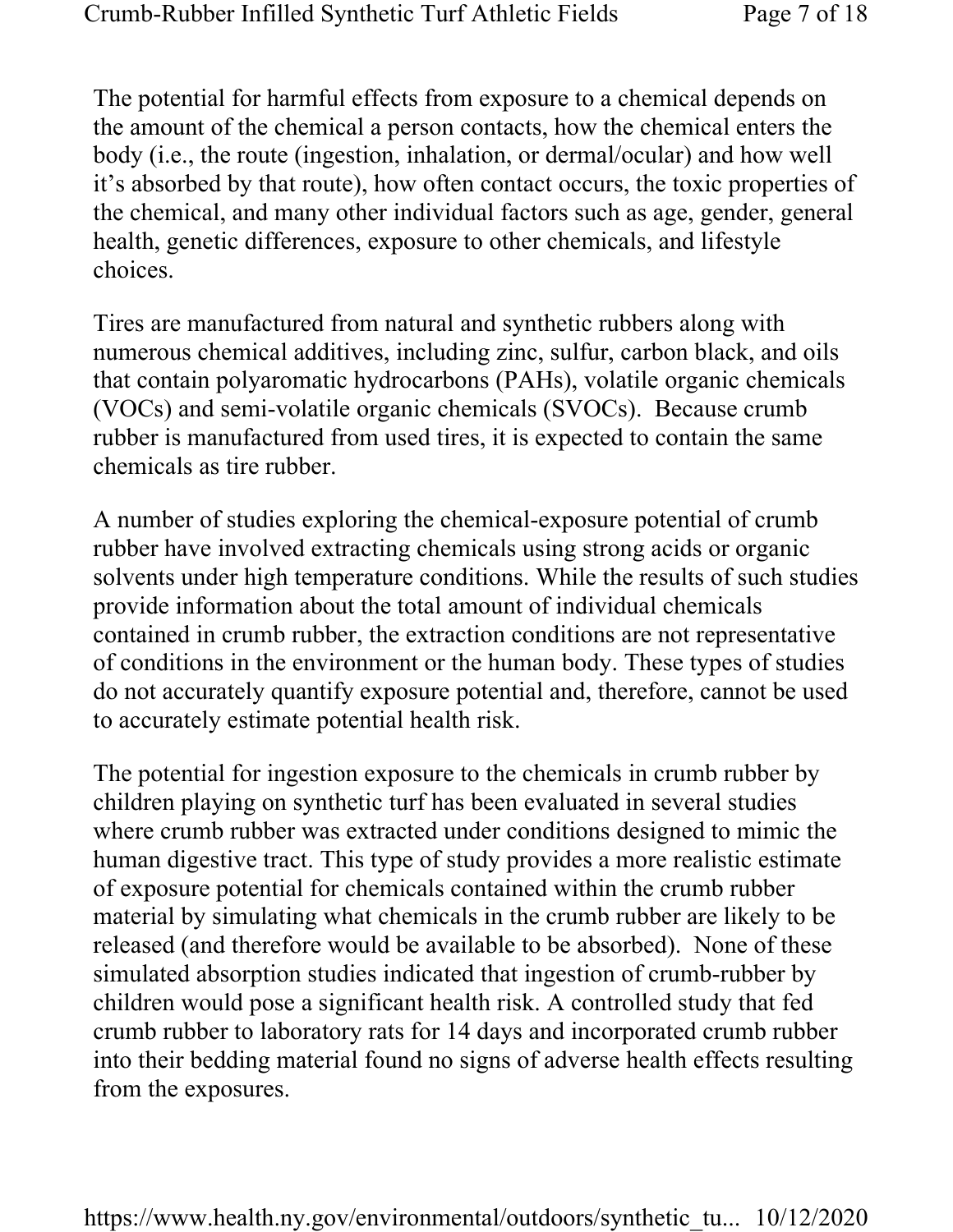Crumb rubber contains zinc, and studies consistently find that zinc readily leaches from crumb rubber in greater quantities than any other substance. The concentrations of zinc leached from crumb rubber have been found to not represent a human health risk.

Several studies have assessed potential health risks resulting from inhalation exposures to chemicals contained in synthetic turf fields. Health agencies in New York State, New York City, and the State of Connecticut collected air samples on synthetic and natural turf fields during use. The air samples were analyzed for VOCs, SVOCs, and airborne particulate matter. The studies concluded that inhalation exposures resulting from playing on synthetic turf fields were insignificant, and not different from inhalation exposures on natural turf fields. The Connecticut study found that air samples collected from an indoor synthetic turf field had higher concentrations than the outdoor fields. The authors noted that other potential sources of VOCs and SVOCs were present, and that the facility did not have its exhaust system operating on the day samples were collected. The authors concluded that, based on their findings, exposure levels for indoor synthetic turf fields represented only a marginal health risk, but ventilation of indoor fields was recommended. Several earlier European studies had similar findings. An Italian study found that inhalation exposures resulting from playing on synthetic turf are negligible, and that exposures associated with motor vehicle emissions in the areas near the fields during the same time period were about ten times higher. Two studies that measured a metabolite of PAHs in the urine of soccer players after playing on synthetic turf found no measurable uptake of PAHs resulted from playing on the field.

Some types of synthetic turf fibers contain elevated levels of lead (e.g., in the range of about 2,000 to 9,000 parts per million). Degradation of these fibers can form a dust that presents a potential source of lead exposure to users of the fields. The Centers for Disease Control and Prevention and the Agency for Toxic Substances and Disease Registry addressed the potential for lead exposures from synthetic turf fibers in a June 2008 Health Advisory (http://www.cdc.gov/nceh/lead/artificialturf.htm). Newer synthetic turf products are available that do not contain elevated lead levels.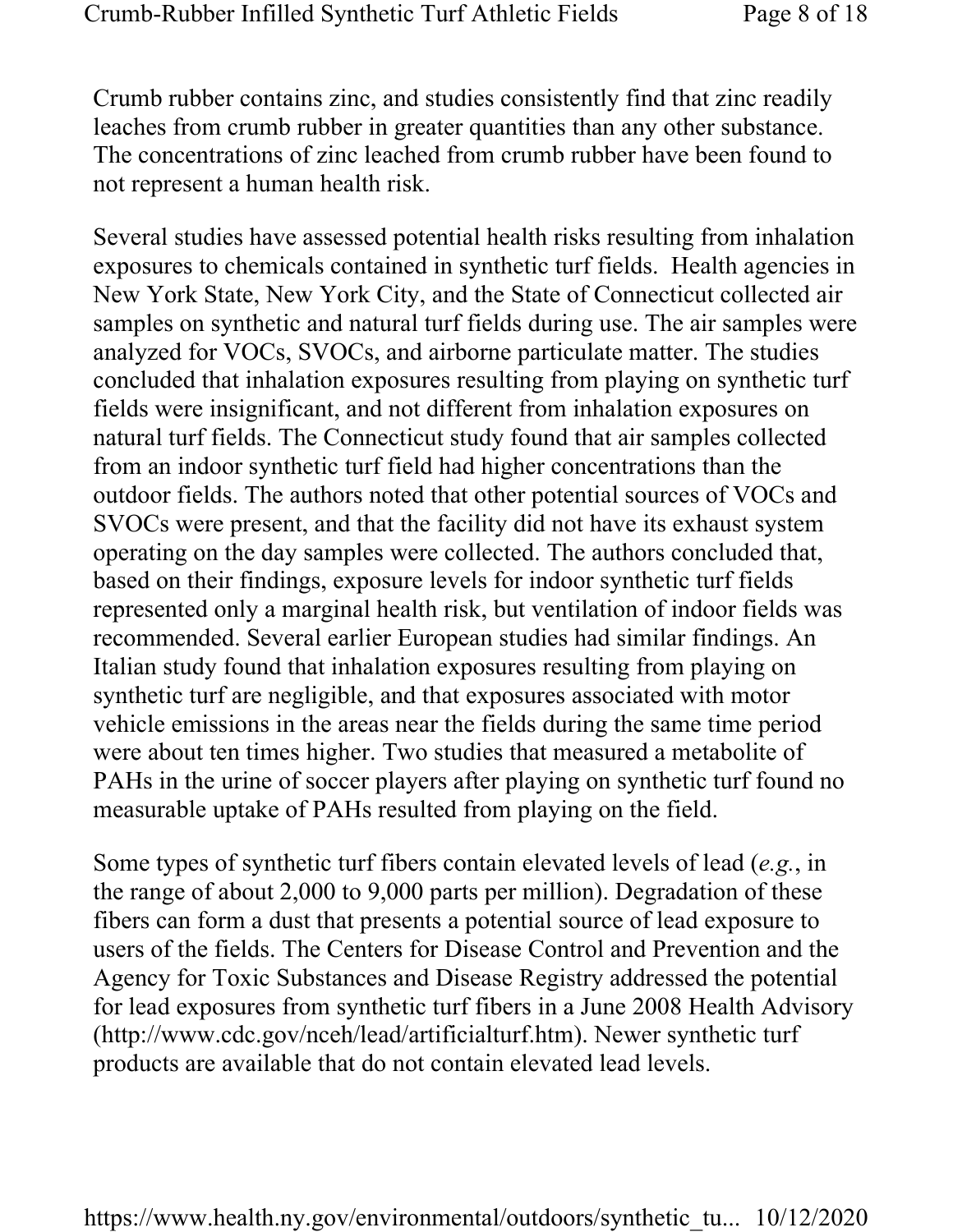In 2014, a women's soccer coach at the University of Washington compiled a list of players she knew of who were diagnosed with cancer, raising concerns about the possibility that playing soccer on artificial turf fields might increase the risk of developing cancer. In response, public health officials at the Washington State Department of Health and researchers from the University of Washington School of Public Health investigated the cases on the coaches list but did not find this to be an unusual rate of occurrence for residents of similar age in Washington State. Based on their investigation, Washington State Department of Health determined in 2017 that no further public health response was warranted at that time. A 2018 California study found no association at the county level between artificial turf field density and lymphoma incidence in adolescents and young adults. In addition, while it is well established that crumb rubber contains PAH carcinogens, multiple lines of evidence as described above indicate that they are not readily released or absorbed during athletics on these fields. Thus, a number of assessments reviewed here (see *Chemical Exposures*) have concluded that cancer and non-cancer risks are low.

### Uncertainties

A number of studies have been conducted in the US and other countries that are quite consistent in their conclusions regarding the low potential for chemical exposure from crumb-rubber artificial turf fields. However, some uncertainty remains due to study limitations such as the small number of fields tested under a limited range of environmental conditions, limited information about effects of direct ingestion and direct contact with crumb rubber, and limited sources and ages of crumb rubber tested. New studies underway in California, and at the federal level by NTP, and USEPA/CDC/CPSC should help address these limitations and lessen uncertainty further.

# Other Considerations

Several other factors may need to be considered when installing and using synthetic turf.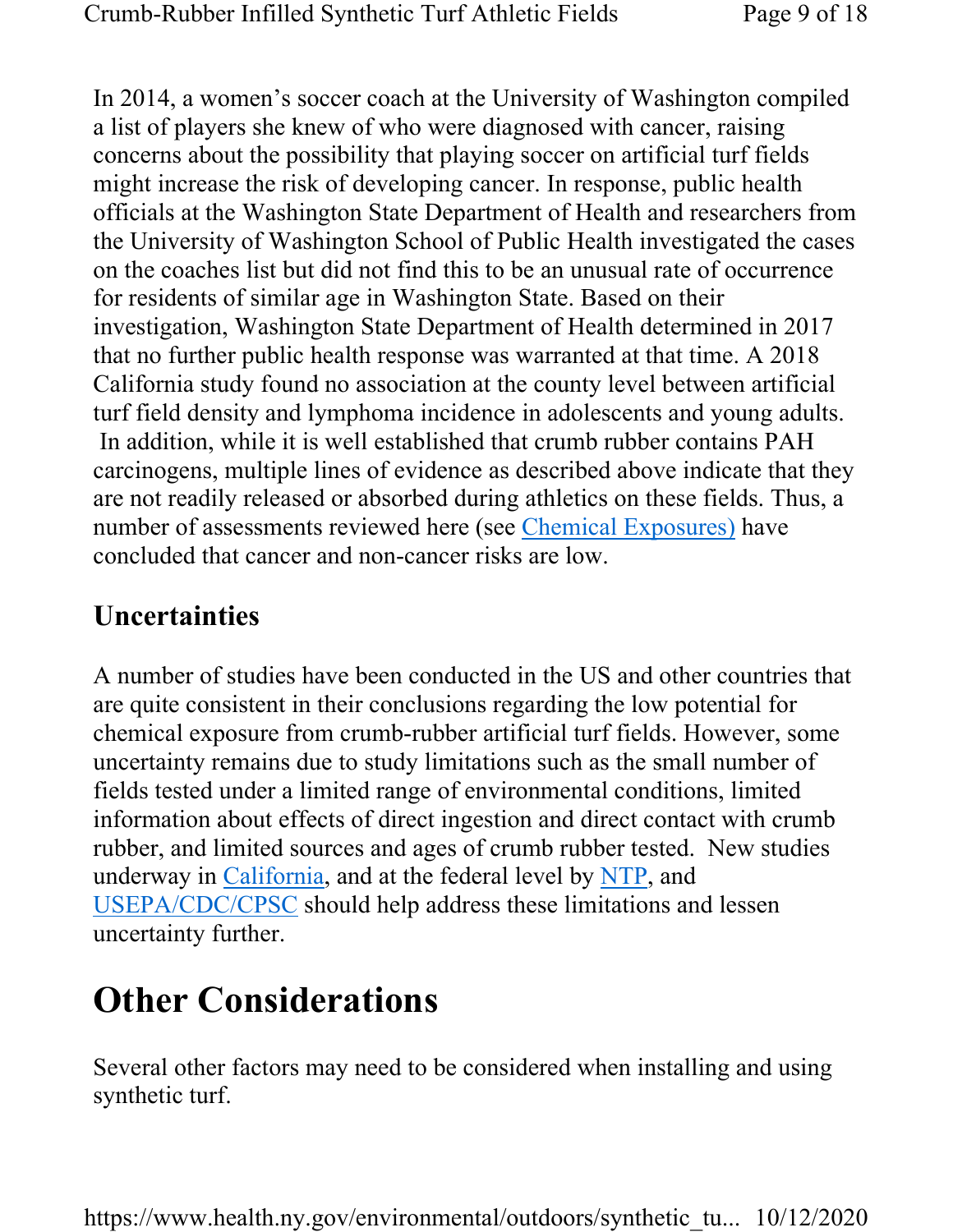#### **Costs**

Costs for any given installation will depend on many site-specific factors, both for synthetic and natural turf fields. However, in general for a given set of site conditions, installation of synthetic turf tends to be more expensive than installation of natural turf, while synthetic turf fields have a longer average lifetime, have lower maintenance costs, and can be used without the rest periods required for natural turf.

## Alternative Types of Infill

Manufacturers have developed several alternative materials to crumb rubber infill, including: manufactured materials such as ethylene propylene diene terpolymer and thermoplastic elastomer; Nike Grind made from recycled athletic shoes; and mineral-based and plant-derived materials such as sand, cork, and coconut hulls. Any alternative infill materials would need to be subjected to the same rigorous physical and chemical testing that crumb rubber has undergone to determine if they are preferable substitutes for crumb rubber for use as infill material. Thermoplastic elastomer, for example, has been found to release greater amounts of PAHs in water and air than does crumb rubber.

Summary of Information for Crumb-Rubber Infilled Synthetic Turf Athletic Fields

| Health  |                                                                                                                                                                                                                                                                                                                                                                                                                                                                                                                          |
|---------|--------------------------------------------------------------------------------------------------------------------------------------------------------------------------------------------------------------------------------------------------------------------------------------------------------------------------------------------------------------------------------------------------------------------------------------------------------------------------------------------------------------------------|
| Concern | Finding                                                                                                                                                                                                                                                                                                                                                                                                                                                                                                                  |
|         | Heat stress Surface temperatures on crumb-rubber infilled synthetic turf<br>fields can reach levels of discomfort and may contribute to heat<br>stress. This warrants consideration when making decisions<br>about installing and using a synthetic turf field. While watering<br>synthetic turf may briefly reduce surface temperatures, a number<br>of factors may influence its effectiveness. People using these<br>fields should be advised to remain hydrated and to seek relief<br>from the heat in shaded areas. |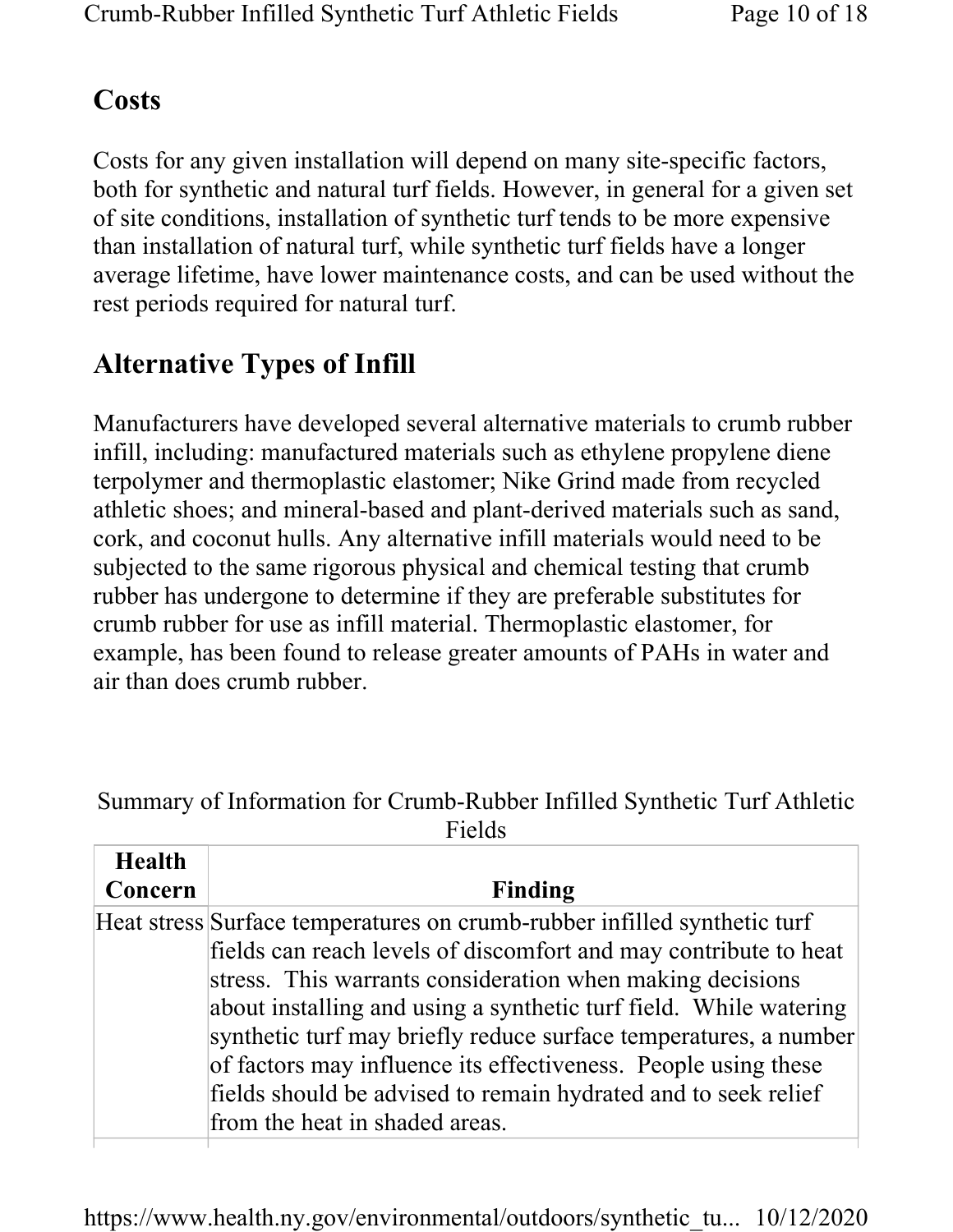| Injury                | Overall, studies have found no consistent differences in injury<br>rates between natural and crumb-rubber infilled synthetic turf.                                                                                                                                                                                                                                                              |
|-----------------------|-------------------------------------------------------------------------------------------------------------------------------------------------------------------------------------------------------------------------------------------------------------------------------------------------------------------------------------------------------------------------------------------------|
| Infection             | Skin cuts and abrasions that may result from contact with<br>athletic fields (natural and synthetic turf) are susceptible to<br>infection. Athletes and others developing skin abrasions should<br>clean the wounds and seek prompt medical attention. Athletes<br>should avoid sharing equipment, razors, towels, soap and other<br>objects with others, because these items can spread germs. |
| Latex<br>allergy      | NYSDOH is not aware of cases of latex allergy resulting from<br>contact with crumb rubber or synthetic turf fields.                                                                                                                                                                                                                                                                             |
| Chemical<br>exposures | Results from numerous studies suggest that the potential for<br>chemical exposures from crumb rubber in synthetic turf is low;<br>further studies by the federal government and California are<br>underway to fill data gaps and decrease uncertainties.                                                                                                                                        |
| Cancer                | Analyses in California and Washington State have not found<br>support for cancer associations with artificial turf field use;<br>various exposure and risk assessments do not support a cancer<br>risk.                                                                                                                                                                                         |

# Where Can I Get More Information?

Please email us, call us at  $(518)$  402-7800, or mail your request to:

Center for Environmental Health Bureau of Toxic Substance Assessment Empire State Plaza-Corning Tower, Room 1743 Albany, New York 12237

# Sources

### Temperature of In-filled Synthetic Turf Athletic Fields

DeVitt DA, Young MH, Baghzouz M, Bird BM; Surface Temperature, Heat Loading and Spectral Reflectance of Artificial Turfgrass. J. Turfgrass and Sports Surf. Sci; 83:68-82; 2007.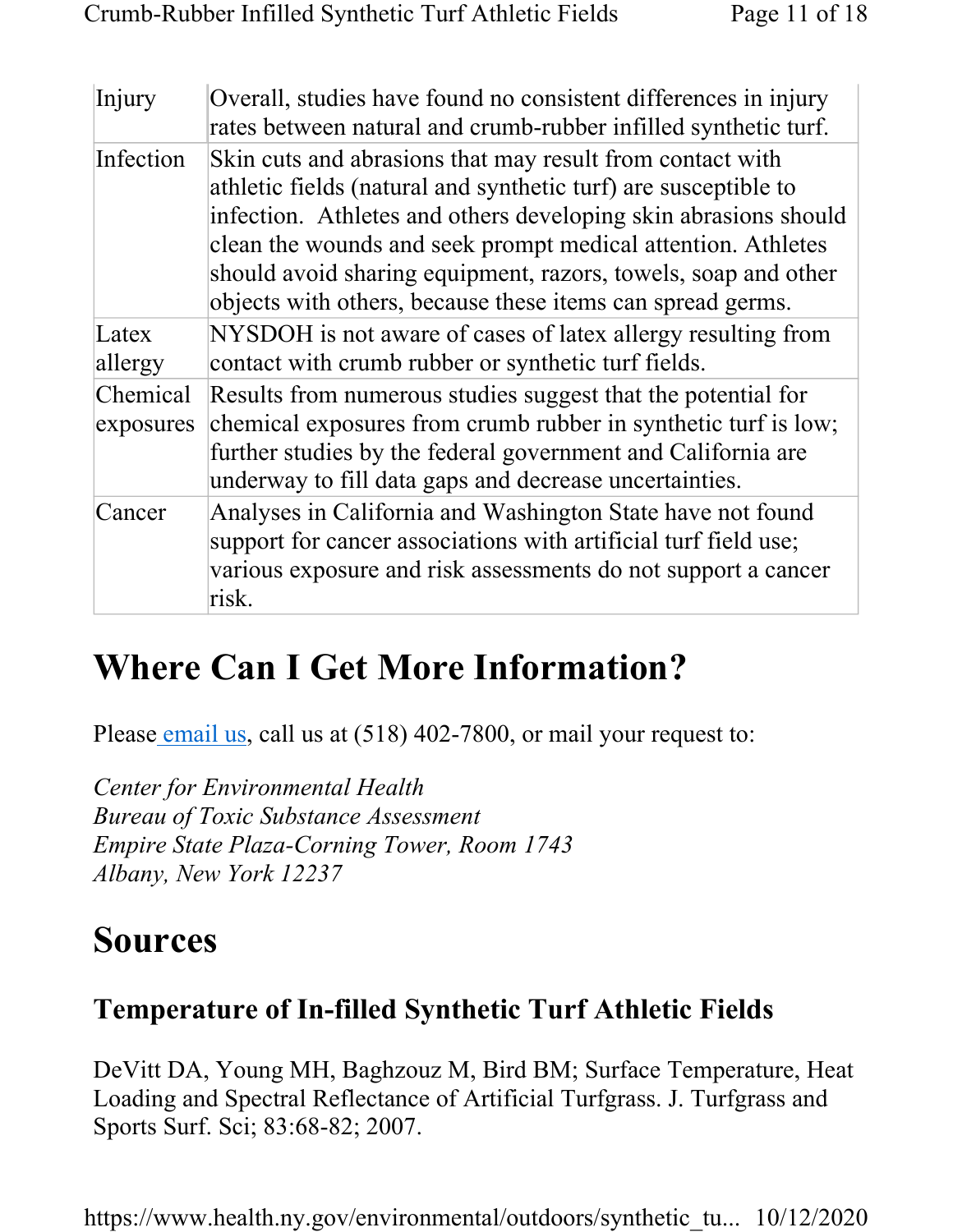Jia X, Michael D. Dukes MD, Miller GL; Temperature Increase on Synthetic Turfgrass. World Environmental and Water Resources Congress 2007; Restoring Our Natural Habitat; 2007.

McNitt S., Petrunak D., Evaluation of Playing Surface Characteristics of Various In-filled Systems; Penn State Department of Crop and Soil Sciences

Petrassa LA, Twomeya DM, Harveya JT; Understanding how the components of a synthetic turf system contribute to increased surface temperature. Procedia Engineering; 72: 943 – 948; 2014.

Williams F.C., Pulley G.E.; Synthetic Surface Heat Studies; Brigham Young Universit.

### Injuries

Bianco A, Spedicato M, Petrucci M, Messina G, Thomas E, Sahin FN, Paoli A, Palma A; 2016; A Prospective Analysis of the Injury Incidence of Young Male Professional Football Players on Artificial Turf. Asian J Sports Med.; March; 7(1): e28425; 2016.

Ekstrand J, Timpka T, Hagglund M; Risk of injury in elite football played on artificial turf versus natural grass: a prospective two-cohort study. Br J Sports Med. 40:975-980, 2006.

Ekstrand E, Hagglund M, Fuller CW; Comparison of injuries sustained on artificial turf and grass by male and female elite football players. Scand J Med Sci Sports; 21: 824–832; 2010.

Fuller C W, Dick R W, Corlette J, Schmalz R; Comparison of the Incidence, Nature and Cause of Injuries Sustained on Grass and New Generation Artificial Turf by Male and Female Football Players. Part 1: Match Injuries; British Journal of Sports Medicine, 41 (Supplement 1): 20-26; 2007.

Fuller C W, Dick R W, Corlette J, Schmalz R; Comparison of the Incidence, Nature and Cause of Injuries Sustained on Grass and New Generation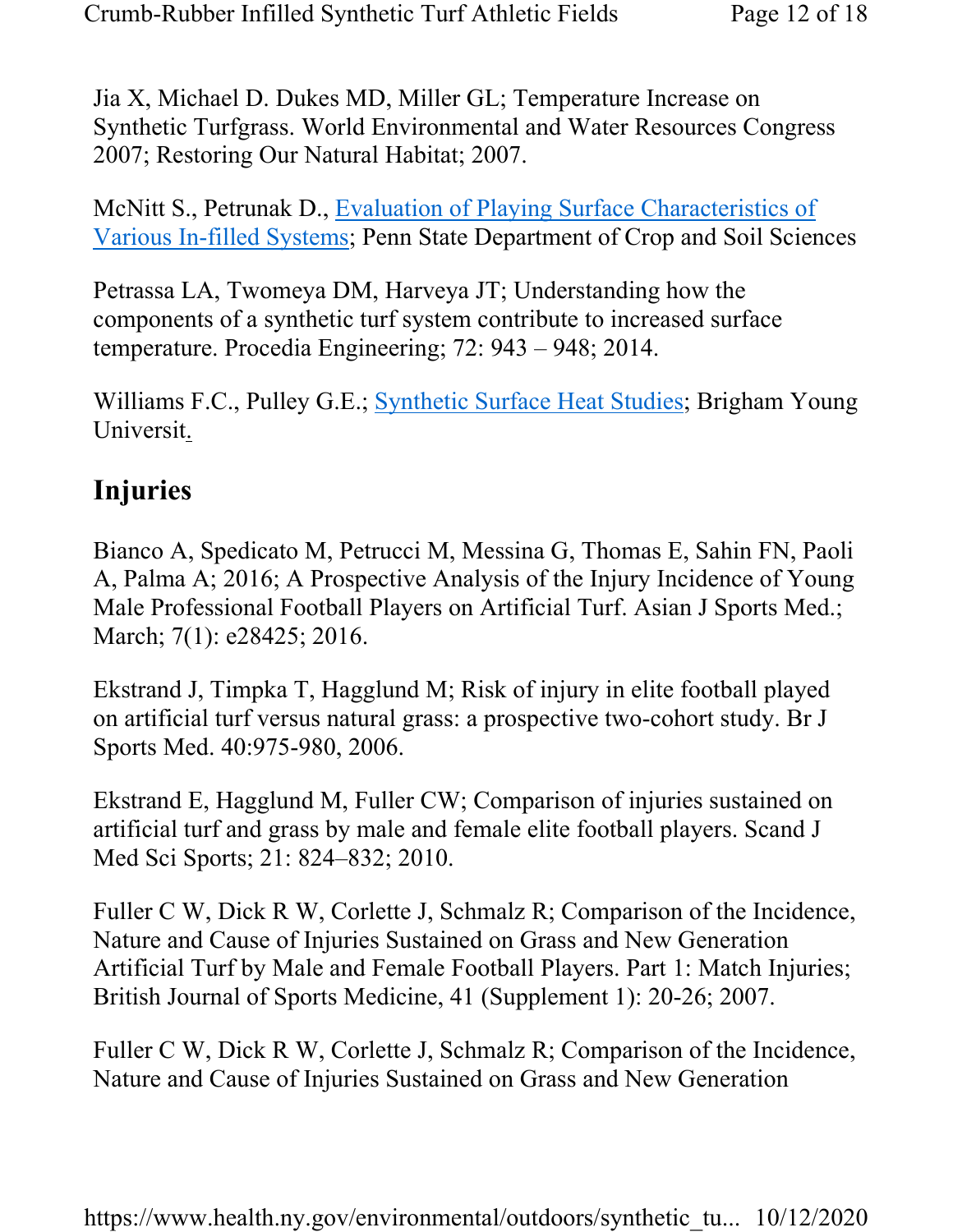Artificial Turf by Male and Female Football Players. Part 2: Training Injuries; British Journal of Sports Medicine, 41(Supplement 1): 27-32; 2007.

Henderson, J.J., Rogers J.N., Crum J.R.; Athletic Field Systems Study 2000 – 2003: An evaluation and Comparison of Naturally and Artificially Enhanced Athletic Field Sand Textured Root Zones – Final Report, Michigan State University, December 2003.

Lanzetti RM, Ciompi A, Lupariello D, Guzzini M, De Carli A, Ferretti A; Safety of third-generation artificial turf in male elite professional soccer players in Italian major league. Scand J Med Sci Sports; 27: 435–439; 2017.

Mayr J.; Parameters Correlating to Injury Severity Score in Playground-Related Fall Accidents, International Journal of Injury Control and Safety Promotion, 3:147-152, 1996.

Meyers M, Barnhill B S; Incidence, Causes, and Severity of High School Football Injuries in FieldTurf Versus Natural Grass; The American Journal of Sports Medicine; 32: 1626-1638; 2004.

Naunheim R, McGurren M, Standeven J, Fucetola R, Lautyssen C, Deibert E; Does the use of Artificial Turf Contribute to Head Injuries? Journal of Trauma, Injury, Infection and Critical Care; 53: 691-694; 2002.

Naunheim R, Parrott H, Standeven J; A Comparison of Artificial Turf; Journal of Trauma, Injury, Infection and Critical Care; 57: 1311-1314; 2004.

Peterson MK, Lemayb JC, Shubina SP, Prueitta RL; Comprehensive multipathway risk assessment of chemicals associated with recycled ("crumb") rubber in synthetic turf fields. Environmental Research 160: 256 –268; 2018.

Soligard T, Bahr R, Andersen TE; Injury risk on artificial turf and grass in youth tournament football. Scand J Med Sci Sports; 22: 356–361; 2012.

Williams S, Trewartha1 G, Kemp SPT, Michell R, Stokes KA; The influence of an artificial playing surface on injury risk and perceptions of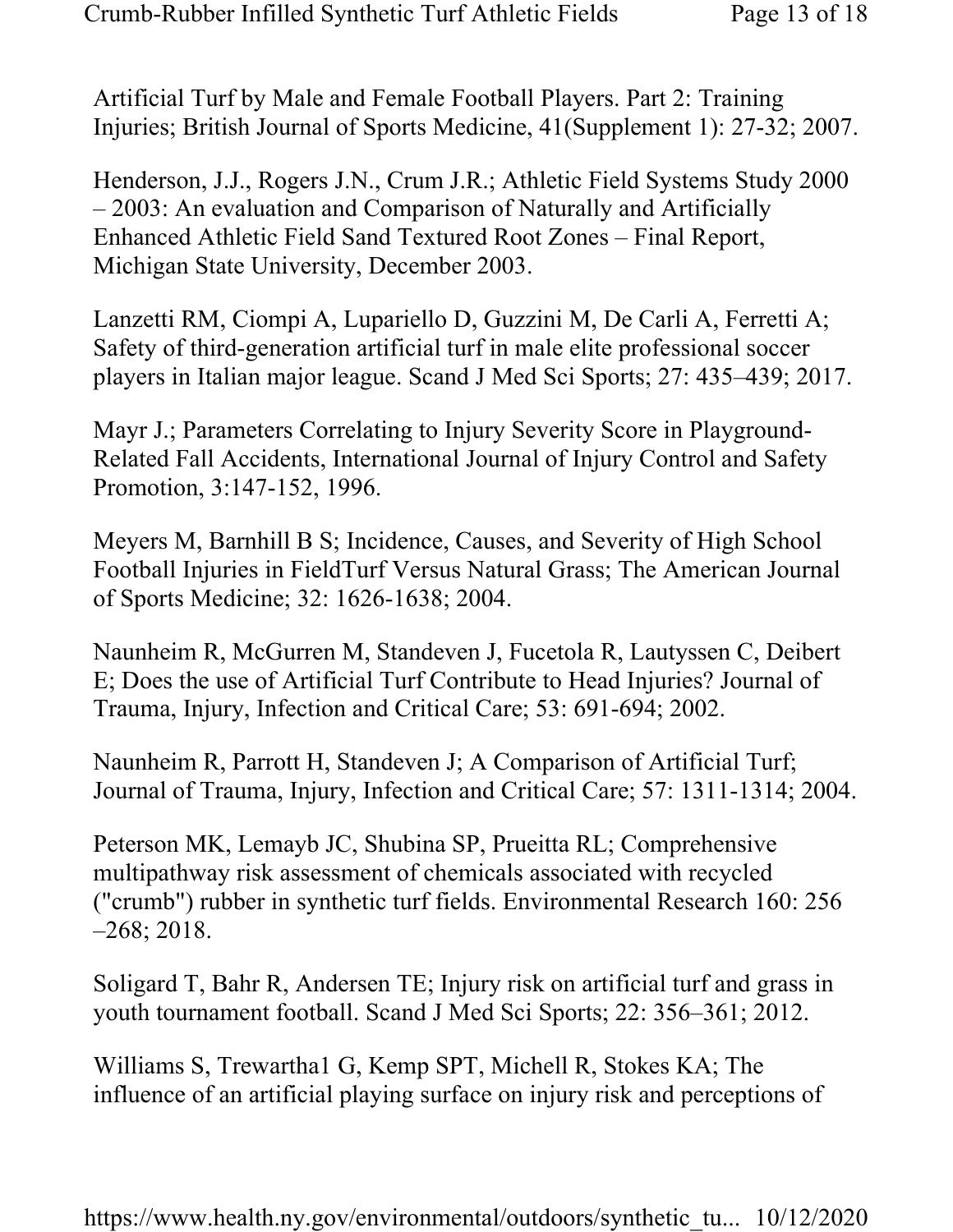muscle soreness in elite Rugby Union. Scand J Med Sci Sports; 26: 101 –108; 2016.

Williams JH, Akogyrem E, Williams JR; A Meta-Analysis of Soccer Injuries on Artificial Turf and Natural Grass. Journal of Sports Medicine Volume; Article ID 380523; 2013.

Williams S, Hume PA, Kara S; A Review of Football Injuries on Third and Fourth Generation Artificial Turfs Compared with Natural Turf. Sports Med; 41 (11): 903-923; 2011.

Steffen K, Einar T E, Bahr R; Risk of Injury on Artificial Turf and Natural Grass in Young Female Football Players; British Journal of Sports Medicine; 41: 33-37; 2007.

#### Infection Risk

Archibald L, Shapiro J, Pass A; Methicillin-Resistant Staphylococcus aureus Infection in a College Football Team: Risk Factors Outside the Locker Room and Playing Field. Infect Contr Hosp Epid. 29:450-453; 2008.

Begier E, Frenette K, Barrett N, et al.; A High-Morbidity Outbreak of Methicillin-Resistant Staphylococcus aureus among Players on a College Football Team, Facilitated by Cosmetic Body Shaving and Turf Burns. Clin Infect Dis. 39:1446-53; 2004.

Kazakova S, Hageman J, Matava M, et al.; A Clone of Methicillin-Resistant Staphylococcus aureus among Professional Football Players. The New Engl J of Med. 352:468-75; 2005.

Keller M; The fate of methicillin-resistant staphylococcus aureus in a synthetic field turf system. The University of Toledo; Theses and Dissertations; 116; 2013.

McNitt AS, Petrunak DM, Serensits, TJ; A Survey for the Presence of Staphylococcus aureus in the Infill Media of Synthetic Turf. Proceedings of the Turfgrass Science and Management for Sports Fields; International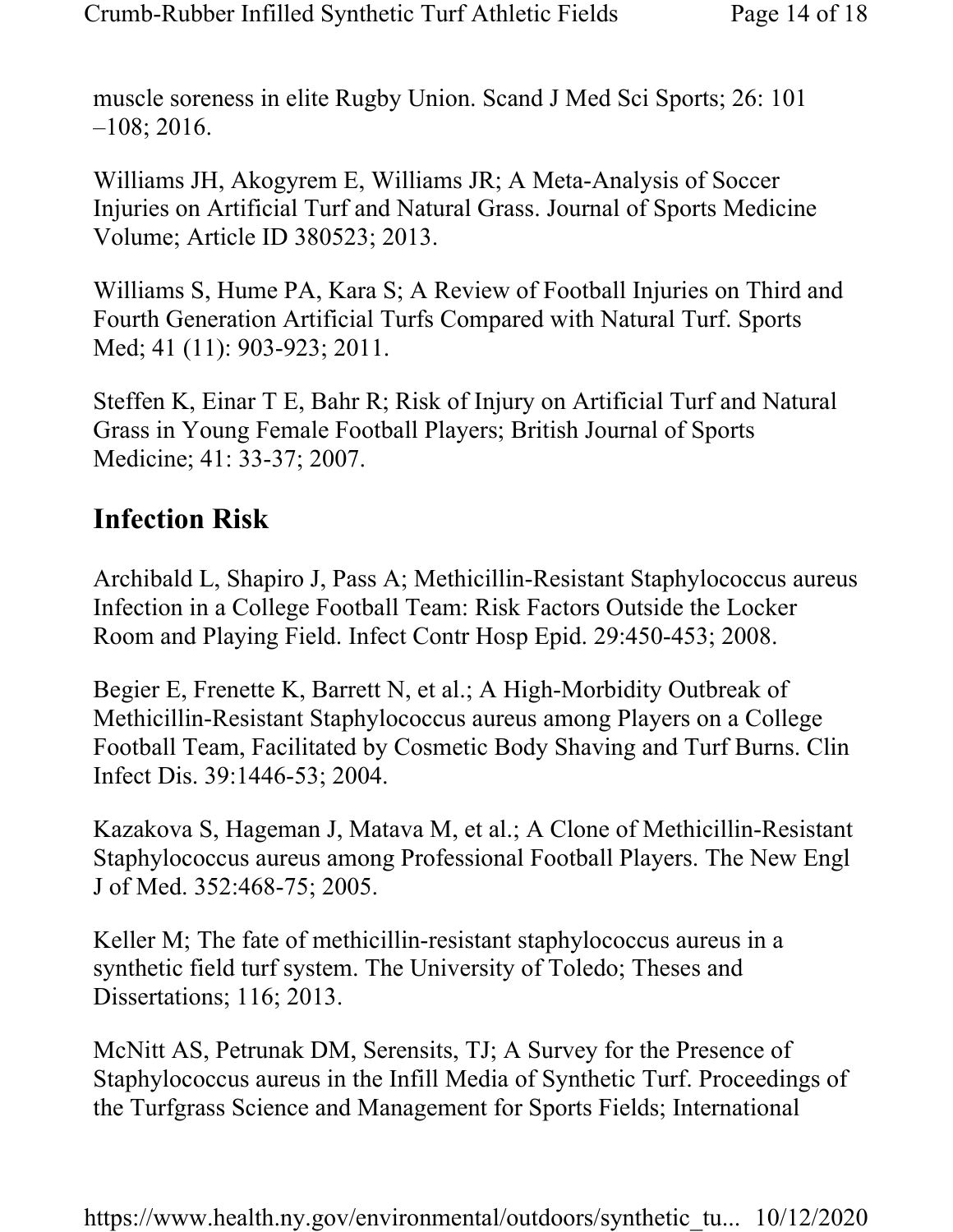Society for Horticultural Science, Eds.: Han L, et al.; Acta Hort. 783: 567- 572; 2008.

McNitt et al.; Survival of Staphylococcus aureus on Synthetic Turf. A Report to The Synthetic Turf Council. Penn State University College of Agricultural Sciences; 2009.

McNitt SA.S., Petrunak D.; Evaluation of Playing Surface Characteristics of Various In-Filled Systems; Penn State Department of Crop and Soil Sciences; New York State Department of Health, Health Advisory: Prevention Of Methicillin-Resistant Staphylococcus Aureus (MRSA) Infections In The School Setting, October 25, 2007.

Nguyen D, Mascola L, Bancroft E.; Recurring Methicillin-resistant Staphylococcus aureus Infections in a Football Team. Emerg Infect Dis. 11: 526- 532; 2005.

Romano R, Doanh L, Holtom P; Outbreak of Community-Acquired Methicillin-Resistant Staphylococcus aureus Skin Infections Among a Collegiate Football Team. J Athlet Train. 41:141145; 2006.

Stacey A, Endersby K, Chan P, Marples R; An outbreak of methicillin resistant Staphylococcus aureus infection in a rugby football team. Br J Sports Med. 32:153-154; 1998.

#### Latex Allergy

California Environmental Protection Agency Evaluation of Health Effects of Recycled Waste Tires in Playground and Track Products. Sacramento, CA: Office of Environmental Health Hazard Assessment; 2007.

Miguel A G, Cass G R, Weiss J, Glovsky M M; Latex Allergens in Tire Dust and Airborne Particles; Environmental Health Perspectives; 104: 1180- 1186; 1996.

New York State Department of Health, Latex Allergy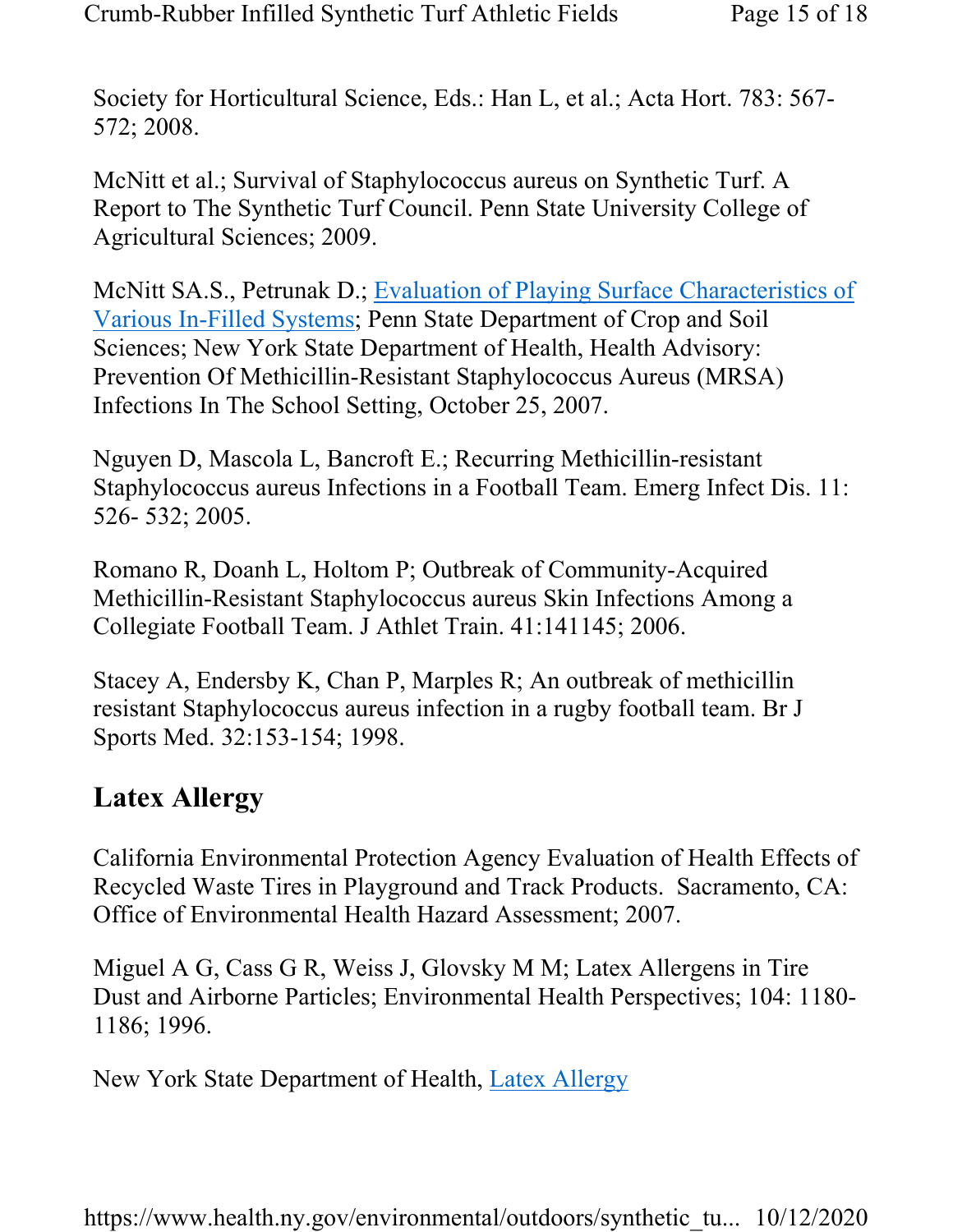### Chemical Exposures

Birkholz DA, Belton KL, Guidotti TL; Toxicological Evaluation for the Hazard Assessment of Tire Crumb for Use in Public Playgrounds. Journal of the Air & Waste Management Association; 53:7, 903-907; 2003.

Bleyera A, Keeganb T; Incidence of malignant lymphoma in adolescents and young adults in the 58 counties of California with varying synthetic turf field density. Cancer Epidemiology 53: 129–136, 2018.

Bocca B, Fortea G, Petruccia F, Costantinia S, Izzob P; Metals contained and leached from rubber granulates used in synthetic turf areas. Science of the Total Environment; 407:2183-2190. 2009.

California Environmental Protection Agency. Evaluation of Health Effects of Recycled Waste Tires in Playground and Track Products. Sacramento, CA: Office of Environmental Health Hazard Assessment; 2007.

Canepari S, Castellano P, Astolfi ML, Materazzi S, Ferrante R, Fiorini D, Curini R; Release of particles, organic compounds, and metals from crumb rubber used in synthetic turf under chemical and physical stress. Environ Sci Pollut Res; 25:1448–1459; 2018.

French National Institute for Industrial Environment and Risks, Environmental and Health Evaluation of the use of Elastomer Granulates (Virgin and From Used Tyres) as Filling in Third-Generation Artificial Turf; 2007.

Cheng H, Hu Y and Reinhard M. Environmental and Health Impacts of Artificial Turf: A Review. Environ Sci & Technol 48 (4), 2114–2129, 2014.

Ginsberg G, Toal B, Simcox N, Bracker A, Golembiewski B, Kurland T, Hedman C; Human Health Risk Assessment of Synthetic Turf Fields Based Upon Investigation of Five Fields in Connecticut. Journal of Toxicology and Environmental Health, Part A, 74:17, 1150-1174, 2011.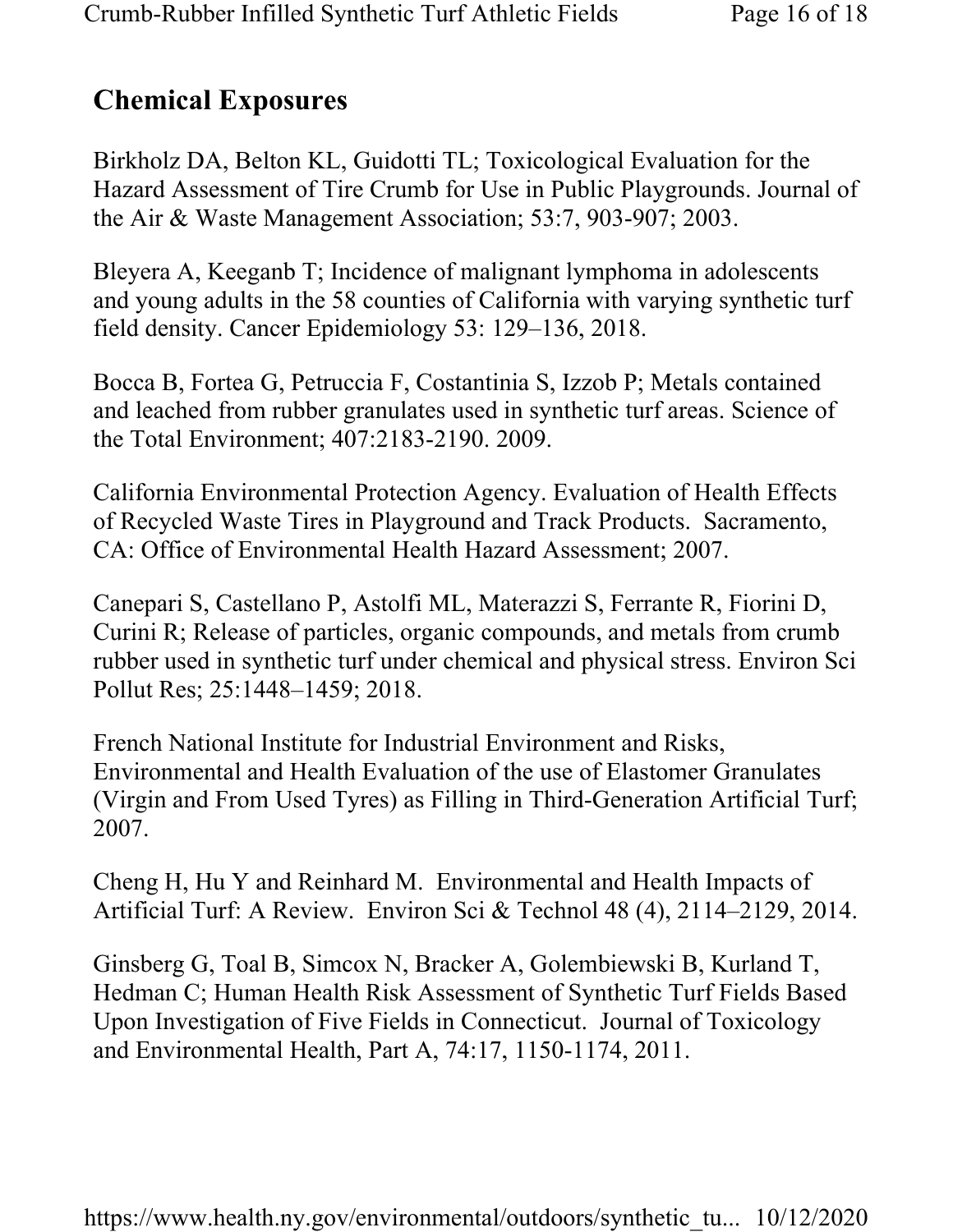Kanematsu M, Hayashi A, Denison MS, Young TM; Characterization and potential environmental risks of leachate from shredded rubber mulches; Chemosphere 76: 952–958; 2009.

Kim S, Yang J, Kim H, Yeo I, Shin D, Lim Y; Health Risk Assessment of Lead Ingestion Exposure by Particle Sizes in Crumb Rubber on Artificial Turf Considering Bioavailability. Environmental Health and Toxicology Volume: 27, Article ID: e2012005; 2012.

Lim L, Walker R;An Assessment of Chemical Leaching, Releases to Air and Temperature at Crumb-Rubber Infilled Synthetic Turf Fields New York State Department of Environmental Conservation, New York State Department of Health, May 2009

Lioy PJ, Weisel C; UMDNJ- EOHSI Crumb Infill and Turf Characterization for Trace Elements and Organic Materials - Crumb Infill and Turf Report – October 31, 2011; Environmental and Occupational Health Sciences Institute, Piscataway, NJ; 2011.

Norwegian Institute of Public Health and the Radium HospitalArtificial Turf Pitches – An assessment of the Health Risks for Football Players. Oslo, Norway; 2006.

Norwegian Building Research Institute (NBI). Potential Health and Environmental Effects Linked to Artificial Turf Systems - Final Report. Project N/Archive N O-10820. Oslo, Norway; 2004.

Pavilonis BT, Weisel CP, Buckley B, Lioy PJ; Bioaccessibility and Risk of Exposure to Metals and SVOCs in Artificial Turf Field Fill Materials and Fibers. Risk Analysis, Vol. 34, No. 1, 2014.

Roberts G, Fennell T, Brix A, Cora M, Elsass K, Fallacara D, Gwinn W, Masten S, Richey J, Sparrow B, Toy H, Waidyanatha S, Walker N, Stout M; The National Toxicology Program Research on Synthetic Turf/Recycled Tire Crumb Rubber: 14-Day Exposure Characterization Studies of Crumb Rubber in Female Mice Housed on Mixed-Bedding or Dosed via Feed or Oral Gavage. Society of Toxicology Annual Meeting 2018; Abstract Number 2414; 2018.